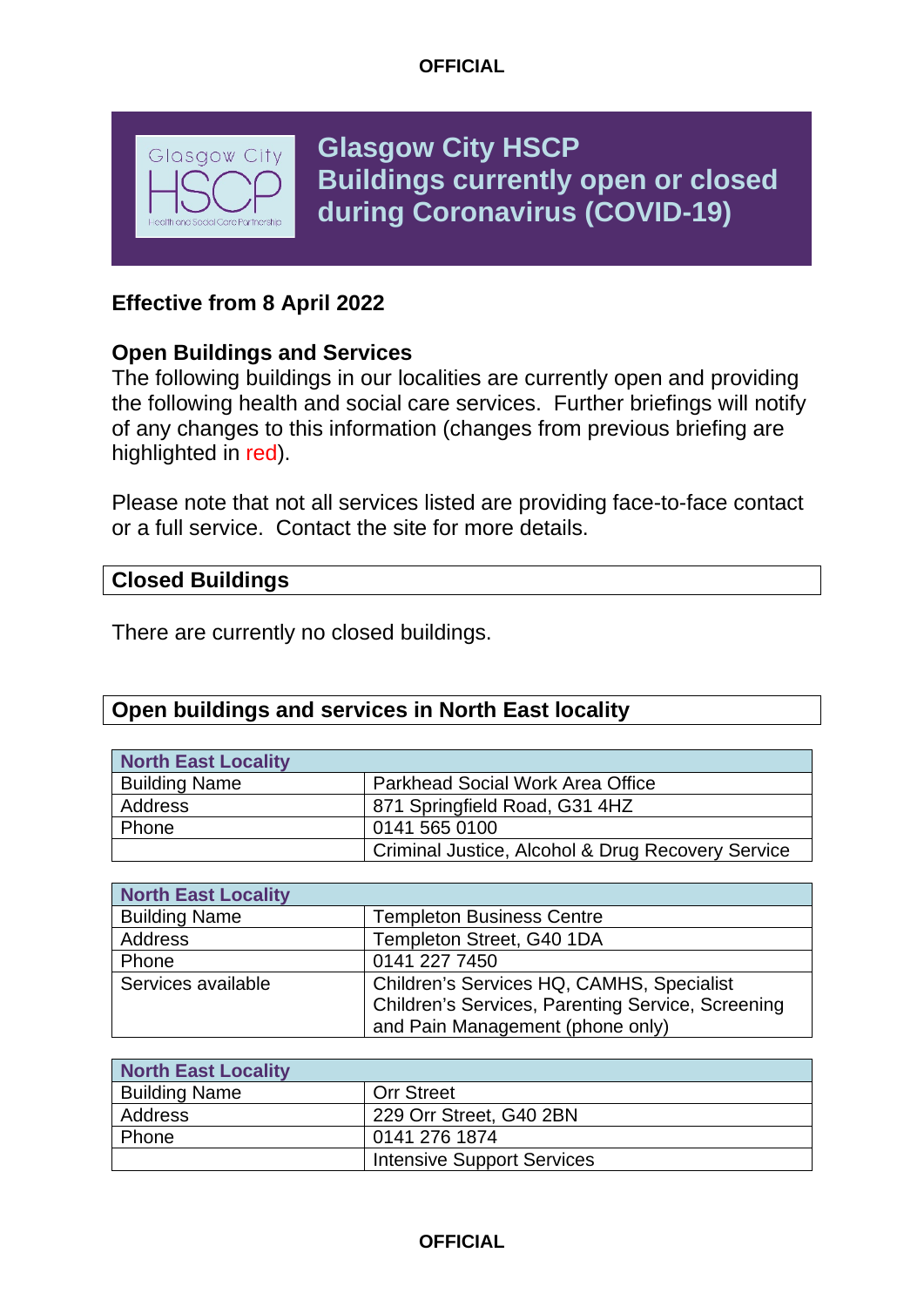| <b>North East Locality</b> |                                           |
|----------------------------|-------------------------------------------|
| <b>Building Name</b>       | Easterhouse Social Work Area Office       |
| Address                    | 1250 Westerhouse Road, G34 9EA            |
| Phone                      | 0141 276 3410                             |
|                            | Criminal Justice, Children & Families and |
|                            | <b>Community Homelessness</b>             |

| <b>North East Locality</b> |                                                                                                                                                                                                                                                                                                                                                                                                                                      |
|----------------------------|--------------------------------------------------------------------------------------------------------------------------------------------------------------------------------------------------------------------------------------------------------------------------------------------------------------------------------------------------------------------------------------------------------------------------------------|
| <b>Building Name</b>       | <b>Easterhouse Health Centre</b>                                                                                                                                                                                                                                                                                                                                                                                                     |
| <b>Address</b>             | 9 Auchinlea Road, G34 9HQ                                                                                                                                                                                                                                                                                                                                                                                                            |
| Phone                      | 0141 531 8100                                                                                                                                                                                                                                                                                                                                                                                                                        |
| Services available         | Pharmacy, GP Practices, Child Immunisation,<br>Community Dental Services, GDP (full service).<br>Anticoagulant Service (Mon PM), Treatment Room<br>and Phlebotomy (reduced service). Podiatry,<br>Sphere and Bladder, Pulmonary Rehab.<br>Physiotherapy available onsite, Midwives (reduced<br>service). Bookable services - LD, Prescribing<br>Dietitians and Paediatric Continence. Appointments<br>for Youth Health Service (YHS) |

| <b>North East Locality</b> |                                                                                                                                                                                                                                                                                                    |
|----------------------------|----------------------------------------------------------------------------------------------------------------------------------------------------------------------------------------------------------------------------------------------------------------------------------------------------|
| <b>Building Name</b>       | <b>Baillieston Health Centre</b>                                                                                                                                                                                                                                                                   |
| Address                    | 20 Muirside Road, G69 1AD                                                                                                                                                                                                                                                                          |
| Phone                      | 0141 531 8000                                                                                                                                                                                                                                                                                      |
| Services available         | GP Practices, Child Immunisation, Pharmacy, GDP<br>(reduced service), Anticoagulant Service (Fri AM),<br>Treatment Room and Phlebotomy (reduced<br>service). Podiatry, Physiotherapy, Midwives and<br>Dental Services. Bookable services - LD,<br>Prescribing Dietitians and Paediatric Continence |

| <b>North East Locality</b> |                                                                                                                                                                                                                                                                                                                                                                                                   |
|----------------------------|---------------------------------------------------------------------------------------------------------------------------------------------------------------------------------------------------------------------------------------------------------------------------------------------------------------------------------------------------------------------------------------------------|
| <b>Building Name</b>       | <b>Shettleston Health Centre</b>                                                                                                                                                                                                                                                                                                                                                                  |
| Address                    | 420 Old Shettleston Road, G32 7JZ                                                                                                                                                                                                                                                                                                                                                                 |
| Phone                      | 0141 531 6200                                                                                                                                                                                                                                                                                                                                                                                     |
| Services available         | Pharmacy, GP Practices, Treatment Room, Child<br>immunisation, Anticoagulant Service (Tue AM, Wed<br>AM) and Podiatry (emergency cover for significant<br>foot wounds). Physiotherapy (reduced service),<br>Phlebotomy, Sphere, Bladder and Bowel Services.<br>Bookable services - LD, Prescribing Dietitians and<br>Paediatric Continence. Appointments for Youth<br><b>Health Service (YHS)</b> |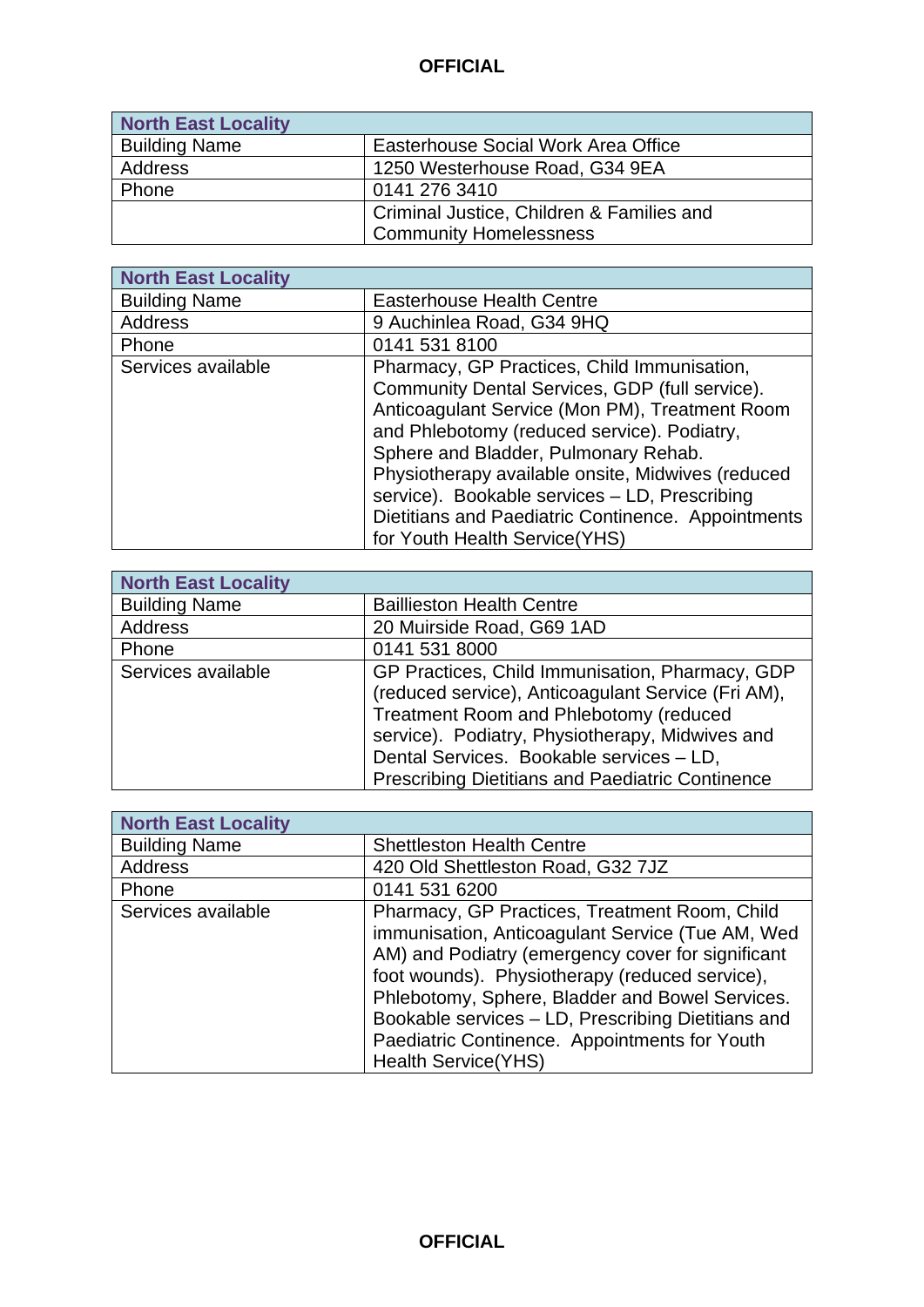| <b>North East Locality</b> |                                                                                                                                                                                                 |
|----------------------------|-------------------------------------------------------------------------------------------------------------------------------------------------------------------------------------------------|
| <b>Building Name</b>       | <b>Parkhead Health Centre</b>                                                                                                                                                                   |
| <b>Address</b>             | 101 Salamanca Street, G31 5BA                                                                                                                                                                   |
| Phone                      | 0141 531 9000                                                                                                                                                                                   |
| Services available         | GP Practices, Pharmacy, (reduced service),<br>Anticoagulant Service (Wed PM), NE Primary Care<br>Mental Health Team, Physiotherapy and Treatment<br>Room (reduced service). Sphere, Bladder and |
|                            | Bowel Services, Child Immunisation and<br>Phlebotomy. Bookable services - LD, Prescribing<br>Dietitians and Paediatric Continence. Podiatry<br>currently unavailable.                           |

| <b>North East Locality</b> |                                               |
|----------------------------|-----------------------------------------------|
| <b>Building Name</b>       | <b>Townhead Health Centre</b>                 |
| Address                    | 8-16 Alexandra Parade, G31 2ES                |
| Phone                      | 0141 531 8970                                 |
| Services available         | GP Practices, Child Immunisation,             |
|                            | Treatment Room and Phlebotomy (reduced        |
|                            | service). Bookable services - LD, Prescribing |
|                            | <b>Dietitians and Paediatric Continence</b>   |

| <b>North East Locality</b> |                                                   |
|----------------------------|---------------------------------------------------|
| <b>Building Name</b>       | <b>Bridgeton Health Centre</b>                    |
| <b>Address</b>             | 201 Abercromby Street, G40 2DA                    |
| Phone                      | 0141 531 6500                                     |
| Services available         | GP Practices, Pharmacy (restricted service),      |
|                            | Treatment Room, Midwives (reduced service), Child |
|                            | immunisation, CDC (remote service), Physiotherapy |
|                            | (restricted service), Anti-coagulant Clinic,      |
|                            | Phlebotomy, ADRS CBT / Psychology Service,        |
|                            | Learning Disability Service and Sphere, Bladder   |
|                            | and Bowel. Bookable services - Prescribing        |
|                            | Dietitians and Paediatric Continence              |

| <b>North East Locality</b> |                                                                                                                                                                                                                                                                                                                                                                                                                  |
|----------------------------|------------------------------------------------------------------------------------------------------------------------------------------------------------------------------------------------------------------------------------------------------------------------------------------------------------------------------------------------------------------------------------------------------------------|
| <b>Building Name</b>       | Springburn Health Centre                                                                                                                                                                                                                                                                                                                                                                                         |
| <b>Address</b>             | 200 Springburn Way, G21 1TR                                                                                                                                                                                                                                                                                                                                                                                      |
| Phone                      | 0141 531 6700                                                                                                                                                                                                                                                                                                                                                                                                    |
| Services available         | Pharmacy, GP Practices, Community Dental<br>Services, GDP, Anticoagulant (Fri PM). Podiatry,<br>Child Immunisation, Psychotherapy, Primary Care<br>Mental Health Team, Phlebotomy, Treatment<br>Room, Physiotherapy, Dietetics and Sphere,<br>Bladder and Bowel (reduced services) Bookable<br>services - LD, Prescribing Dietitians and Paediatric<br>Continence. Appointments for Youth Health<br>Service(YHS) |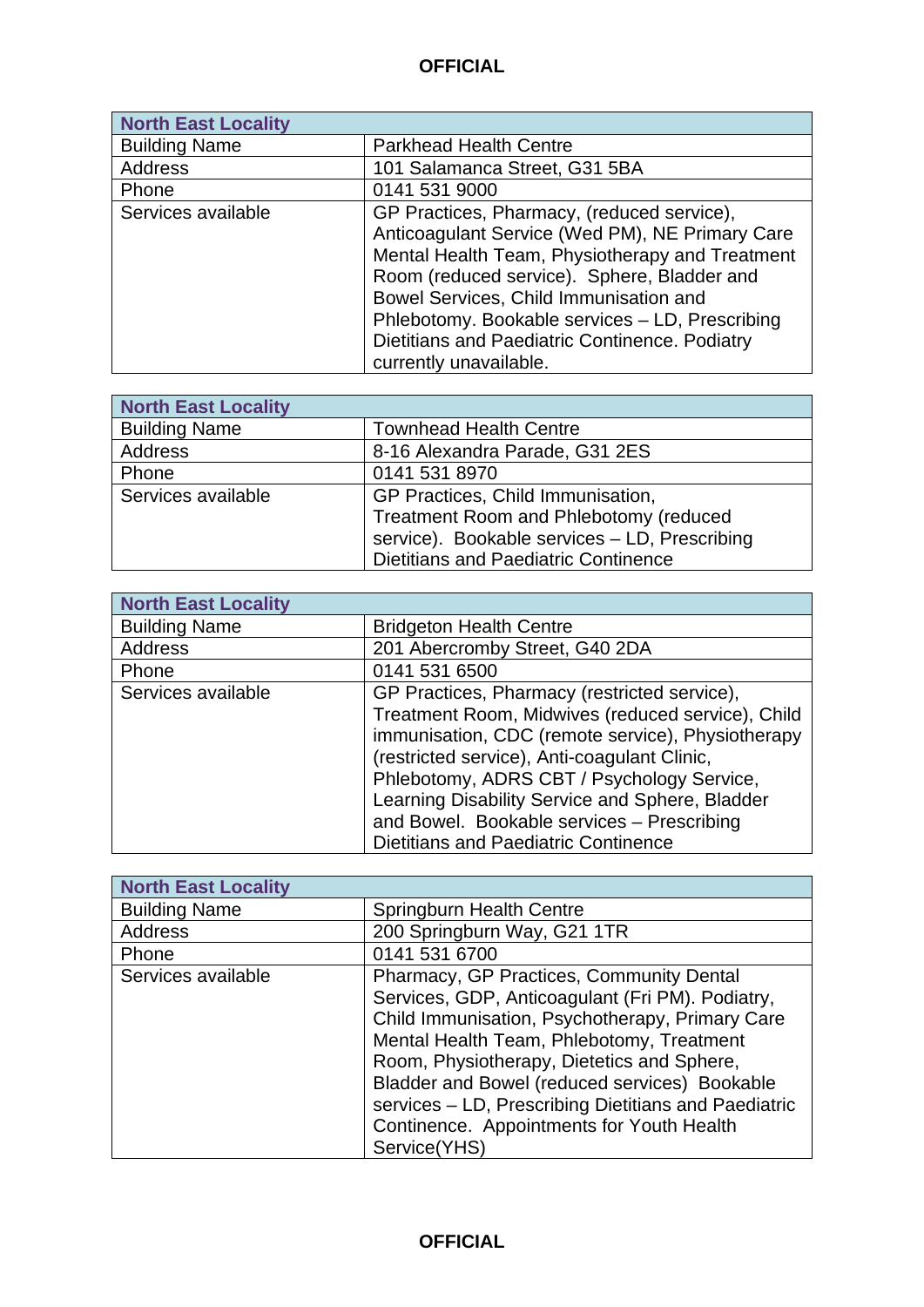| <b>North East Locality</b> |                                               |
|----------------------------|-----------------------------------------------|
| <b>Building Name</b>       | Petershill/Springburn Social Work Area Office |
| Address                    | 28 Adamswell Street, G21 4DD                  |
| Phone                      | 0141 276 4710                                 |
|                            | Adult Services, Older People Services, Carers |
|                            | Services. Rehab duty team (relocated from     |
|                            | Parkview)                                     |

| <b>North East Locality</b> |                                                  |
|----------------------------|--------------------------------------------------|
| <b>Building Name</b>       | <b>Parkview Resource Centre</b>                  |
| Address                    | 152 Wellshot Road, G32 7AX                       |
| Phone                      | 0141 303 8800                                    |
|                            | Older People Mental Health (duty team) – reduced |
|                            | clinics                                          |

| <b>North East Locality</b> |                                                                                                    |
|----------------------------|----------------------------------------------------------------------------------------------------|
| <b>Building Name</b>       | <b>Hunter Street Centre</b>                                                                        |
| Address                    | 55 Hunter Street                                                                                   |
| Phone                      | 0141 552 9287                                                                                      |
| Services available         | Homeless Health Centre - Addiction, Mental Health,<br>GP Services, OT and Health Visiting and EDTS |
|                            | Service                                                                                            |

| <b>North East Locality</b> |                                                |
|----------------------------|------------------------------------------------|
| <b>Building Name</b>       | <b>Martyrs School</b>                          |
| Address                    | Parson Street, G4 0PX                          |
|                            | Families for Children and Supported Employment |
|                            | Service                                        |

| North East Locality  |                                     |
|----------------------|-------------------------------------|
| <b>Building Name</b> | <b>Springpark Resource Centre</b>   |
| Address              | 101 Denmark Street, G22 5EU         |
| Phone                | 0141 211 7000                       |
|                      | <b>Community Mental Health Team</b> |

| North East Locality  |                                     |
|----------------------|-------------------------------------|
| <b>Building Name</b> | Auchinlea Resource Centre           |
| Address              | 9 Auchinlea Road, G34 9HQ           |
| Phone                | 0141 232 7200                       |
|                      | <b>Community Mental Health Team</b> |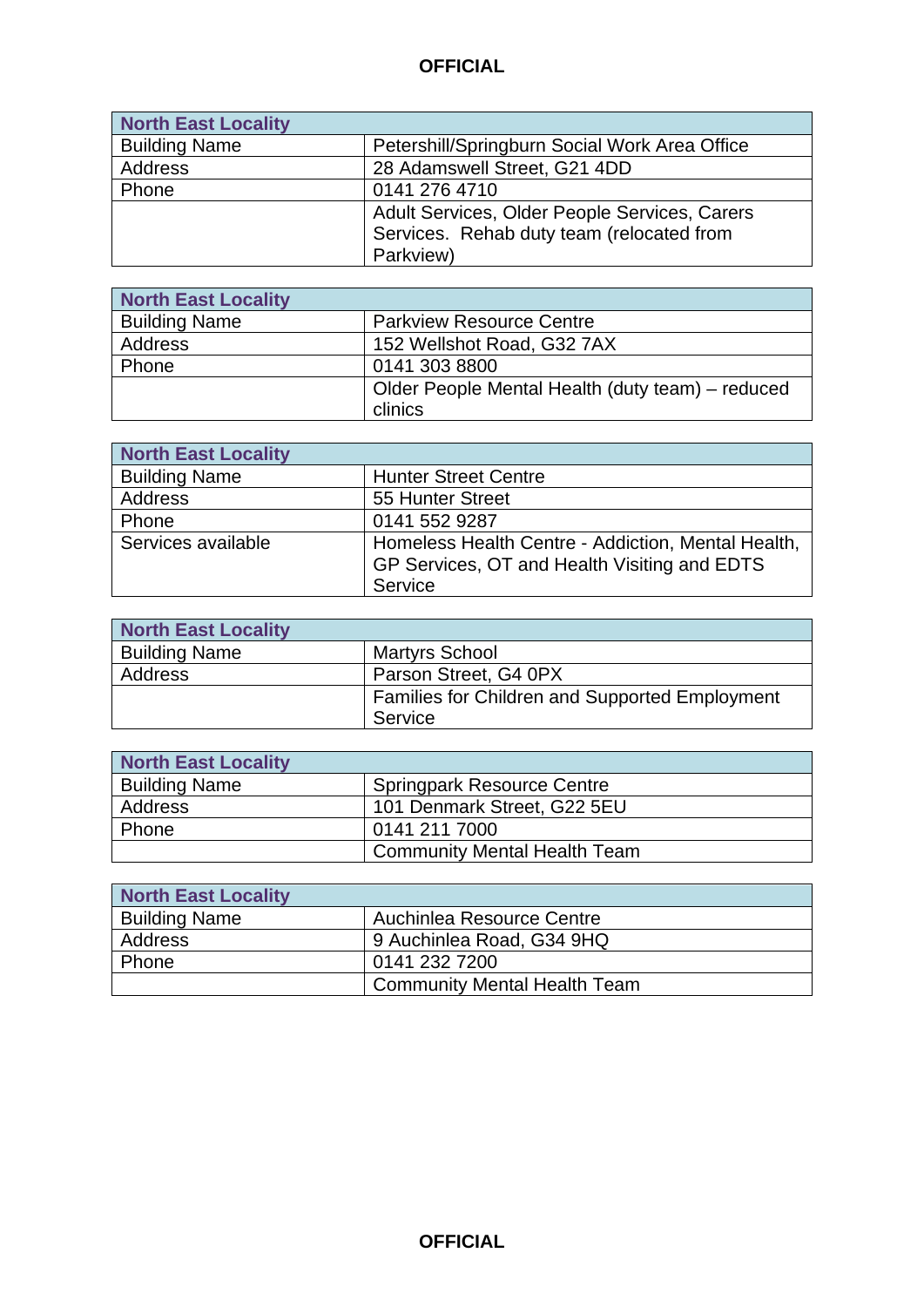| <b>North East Locality</b> |                                     |
|----------------------------|-------------------------------------|
| <b>Building Name</b>       | Arran Resource Centre               |
| Address                    | 121 Orr Street, G40 2BJ             |
| Phone                      | 0141 232 1200                       |
|                            | <b>Community Mental Health Team</b> |

| <b>North East Locality</b> |                                 |
|----------------------------|---------------------------------|
| <b>Building Name</b>       | <b>Cairnbrook Family Centre</b> |
| Address                    | 101 Cairnbrook Road G34 0NB     |
| Phone                      | 0141 781 2111                   |
|                            | <b>Child Care Centre</b>        |

| <b>North East Locality</b> |                                          |
|----------------------------|------------------------------------------|
| <b>Building Name</b>       | <b>Brook Street</b>                      |
| Address                    | 117 Brook Street G40 3AP                 |
| Phone                      | 0141 550 7700                            |
|                            | Learning and Development Training Centre |

| North East Locality  |                                         |
|----------------------|-----------------------------------------|
| <b>Building Name</b> | <b>Belmont Centre/NE Sector Offices</b> |
| Address              | Stobhill, 300 Balgrayhill Road G21 3UR  |
| Phone                | 0141 232 6660                           |
|                      | <b>OP Mental Health Teams</b>           |

# **Open buildings and services in North West Locality**

| <b>North West Locality</b> |                                           |
|----------------------------|-------------------------------------------|
| <b>Building Name</b>       | Possilpark Social Work Area office        |
| Address                    | 30 Mansion Street, G22 5SZ                |
| Phone                      | 0141 276 6222                             |
| Services available         | Criminal Justice, Children & Families and |
|                            | <b>Community Homelessness</b>             |

| <b>North West Locality</b> |                                                                                                                                                                                                                                                                                                                                                                                                                                                              |
|----------------------------|--------------------------------------------------------------------------------------------------------------------------------------------------------------------------------------------------------------------------------------------------------------------------------------------------------------------------------------------------------------------------------------------------------------------------------------------------------------|
| <b>Building Name</b>       | <b>Possilpark Health Centre</b>                                                                                                                                                                                                                                                                                                                                                                                                                              |
| Address                    | 99 Saracen Street, G22 5AP                                                                                                                                                                                                                                                                                                                                                                                                                                   |
| Phone                      | 0141 800 0600                                                                                                                                                                                                                                                                                                                                                                                                                                                |
| Services available         | Physiotherapy (phone and limited patient activity),<br>Podiatry (phone and limited patient activity), Public<br>Dental, General Dental Practice, Anticoagulant,<br>Phlebotomy, Child Immunisation. Sphere, Dietetics,<br>District Nursing, Health Visiting Specialist Children's<br>Services and ADRS Office Space. Rehab, GP<br>Practices, Respiratory team (working with<br>Pulmonary Rehab across 7 days). Appointments<br>for Youth Health Service (YHS) |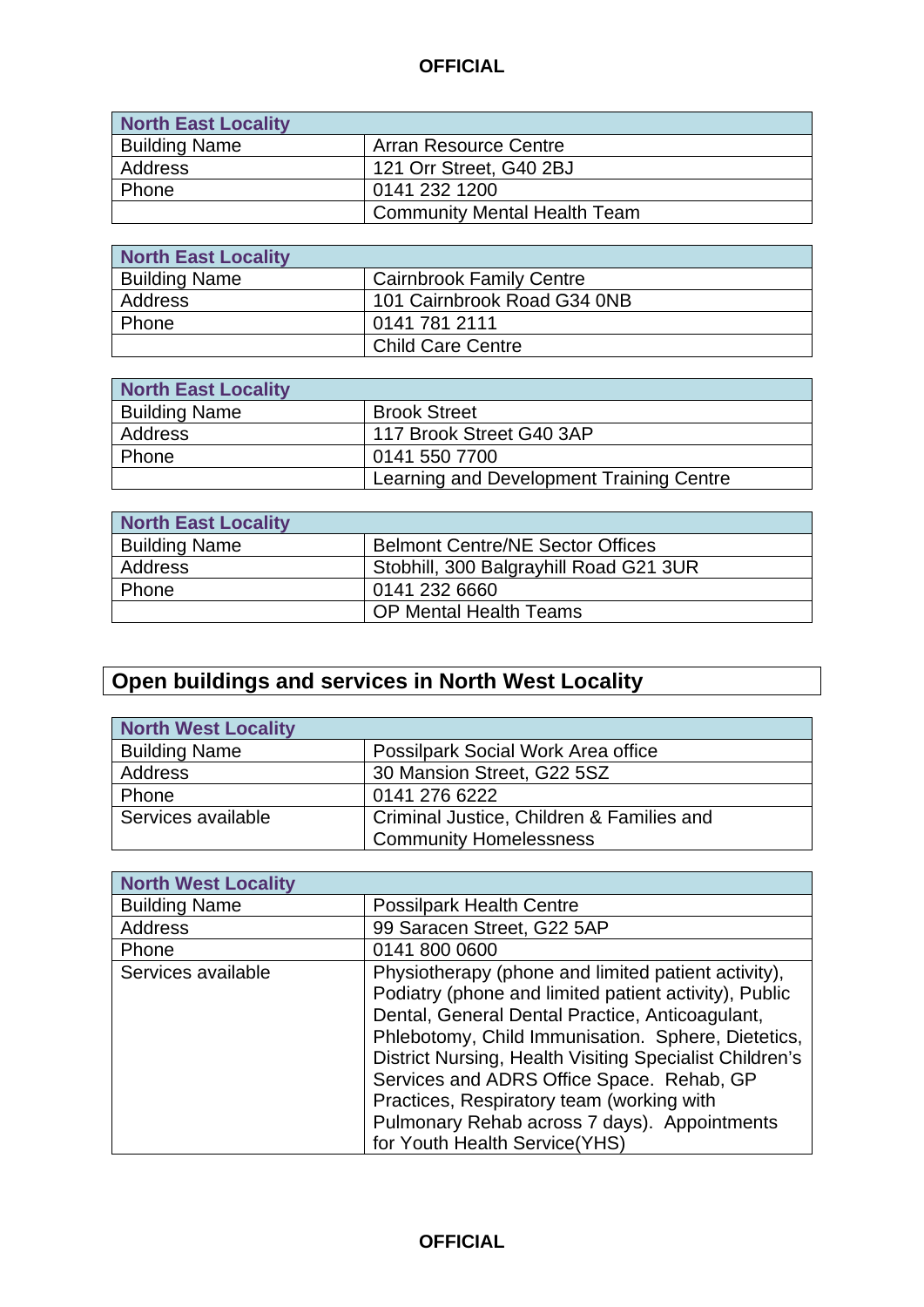| <b>North West Locality</b> |                                                                                                                                                                                                                                                                                                                                                        |
|----------------------------|--------------------------------------------------------------------------------------------------------------------------------------------------------------------------------------------------------------------------------------------------------------------------------------------------------------------------------------------------------|
| <b>Building Name</b>       | <b>Community Centre for Health</b>                                                                                                                                                                                                                                                                                                                     |
| Address                    | 547 Dumbarton Road, G11 6HU                                                                                                                                                                                                                                                                                                                            |
| Phone                      | 0141 211 1400                                                                                                                                                                                                                                                                                                                                          |
| Services available         | Child immunisation, Phlebotomy, Anticoagulant,<br>Physiotherapy (phone & limited face to face<br>consultations), Podiatry (phone and limited face to<br>face consultations), PCMH - Sandy Road<br>(Telephone and Attend Anywhere Consultations).<br>GP Practices, District Nursing, Rehab and Riverside<br>CMHT (phone only). Personality Disorder and |
|                            | Homeless Team (phone only)                                                                                                                                                                                                                                                                                                                             |

| <b>North West Locality</b> |                                                                                                                                                                                                                                                                                                                                                                                                                 |
|----------------------------|-----------------------------------------------------------------------------------------------------------------------------------------------------------------------------------------------------------------------------------------------------------------------------------------------------------------------------------------------------------------------------------------------------------------|
| <b>Building Name</b>       | <b>Drumchapel Health Centre</b>                                                                                                                                                                                                                                                                                                                                                                                 |
| <b>Address</b>             | 80 - 90 Kinfauns Drive, G15 7TS                                                                                                                                                                                                                                                                                                                                                                                 |
| Phone                      | 0141 211 6070                                                                                                                                                                                                                                                                                                                                                                                                   |
| Services available         | Physiotherapy (phone & limited face to face<br>consultations), Podiatry (phone & limited face to<br>face consultations), Anticoagulant, Dietetics,<br>Sphere and Treatment Room. Pharmacy Hub,<br>Antenatal, District Nursing and Rehab/OPPC<br>(remote working). Family Nurse Partnership, GP<br>Practices, Arndale CMHT (phone only) and Child<br>Immunisation. Appointments for Youth Health<br>Service(YHS) |

| <b>North West Locality</b> |                                                                                                           |
|----------------------------|-----------------------------------------------------------------------------------------------------------|
| <b>Building Name</b>       | <b>Plean Street</b>                                                                                       |
| Address                    | 18 Plean Street, G14 0YJ                                                                                  |
| Phone                      |                                                                                                           |
| Services available         | GDP (limited face to face appointments), District<br>Nursing, SPOA, Phlebotomy SPOA and Home Care<br>base |

| <b>North West Locality</b> |                                                                                                                                                                                                                                                                                                                                                                                                                                                       |
|----------------------------|-------------------------------------------------------------------------------------------------------------------------------------------------------------------------------------------------------------------------------------------------------------------------------------------------------------------------------------------------------------------------------------------------------------------------------------------------------|
| <b>Building Name</b>       | <b>Maryhill Health Centre</b>                                                                                                                                                                                                                                                                                                                                                                                                                         |
| Address                    | 51 Gairbraid Avenue G20 8FB                                                                                                                                                                                                                                                                                                                                                                                                                           |
| Phone                      | 0141 451 2600                                                                                                                                                                                                                                                                                                                                                                                                                                         |
| Services available         | Physiotherapy (phone and limited face to face<br>consultations), Podiatry (phone and limited face to<br>face consultations), Community Pharmacy. District<br>Nursing, Health Visiting, OP SW Team, Child<br>Immunisation and Ante natal. PCMH, Treatment<br>Room, Phlebotomy, Dietetics, Speech & Language<br>Therapy (Telephone consultations). Rehab, GP<br>Practices and Shawpark CMHT (phone only).<br>Appointments for Youth Health Service(YHS) |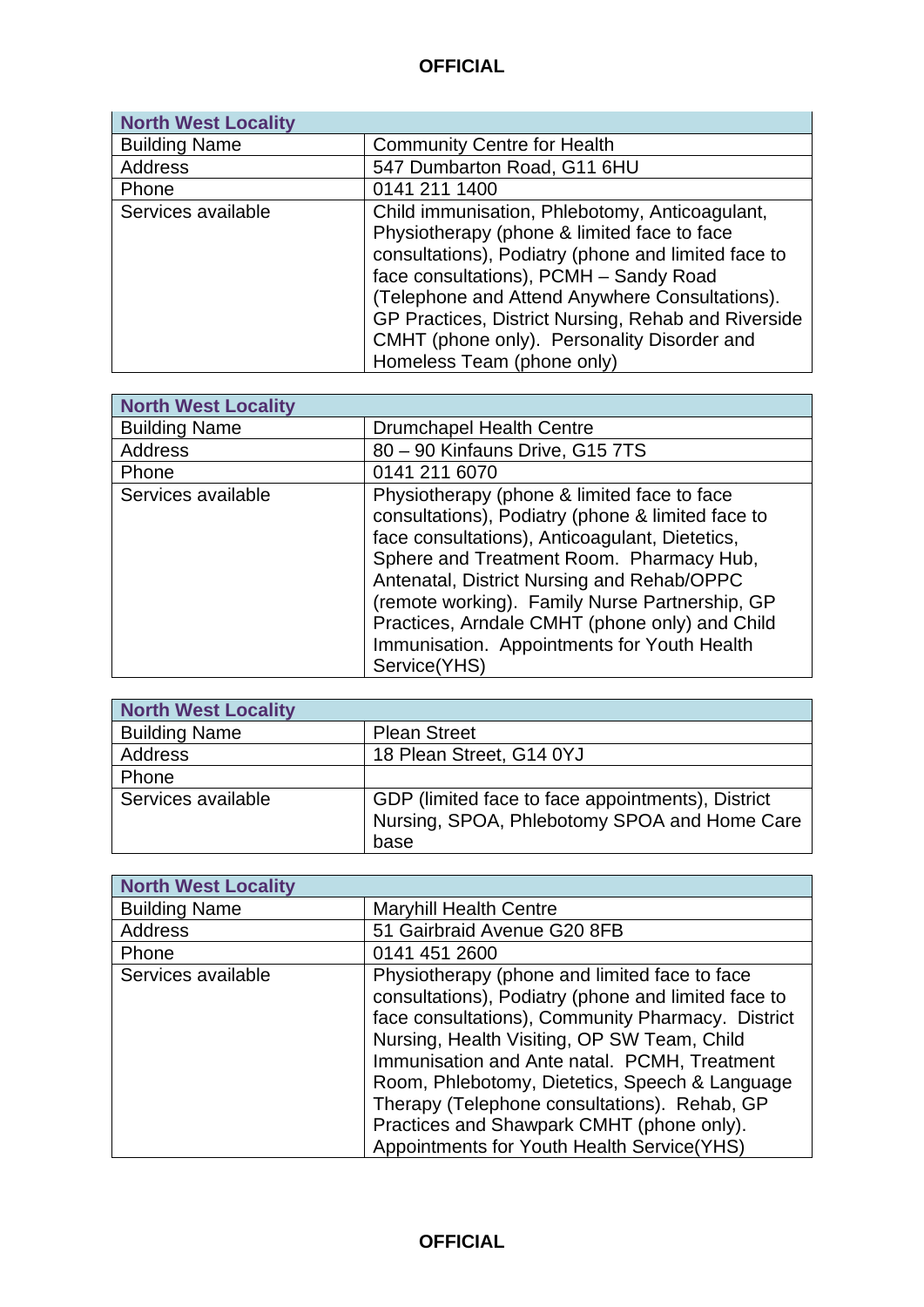| <b>North West Locality</b> |                                                 |
|----------------------------|-------------------------------------------------|
| <b>Building Name</b>       | <b>Glenkirk Centre</b>                          |
| Address                    | 129 Drumchapel Road, G15 6PX                    |
| Phone                      | 0141 232 1300                                   |
| Services available         | OPMH (duty & essential), LD (duty & essential), |
|                            | Physiotherapy. SLT, OT, Psychology and          |
|                            | Psychiatry (all phone only)                     |

 $\mathbf{r}$ 

| <b>North West Locality</b> |                                                       |
|----------------------------|-------------------------------------------------------|
| <b>Building Name</b>       | <b>Woodside Health &amp; Community Centre</b>         |
| Address                    | 891 Garscube Road, G20 7ET                            |
| Phone                      | 0141 201 5500                                         |
| Services available         | Alcohol & Drug Recovery Service, Physiotherapy        |
|                            | (phone & limited face to face consultations),         |
|                            | Podiatry (phone & limited face to face                |
|                            | consultations), Health Visiting and District Nursing. |
|                            | Rehab, GP Practices, Treatment Room,                  |
|                            | Phlebotomy and Child Immunisation. GDP                |
|                            | (emergency only), SCS, Ccbt, Anticoagulant,           |
|                            | Dietetics, Sphere, Pharmacy Hub and Sandyford         |
|                            | (Telephone consultations)                             |

| <b>North West Locality</b> |                                                                                                                                                                                          |
|----------------------------|------------------------------------------------------------------------------------------------------------------------------------------------------------------------------------------|
| <b>Building Name</b>       | William Street (relocated to Callandar Street)                                                                                                                                           |
| <b>Address</b>             | 11 Callandar Street, G20 7JZ (temporary)                                                                                                                                                 |
| Phone                      | 0141 314 6200 / 6250                                                                                                                                                                     |
| Services available         | NW Locality and Adult Services Headquarters;<br>Planning, Performance & Service Redesign Team.<br>NW Prescribing and Primary Care Development<br>leads and Business Support (Wednesday). |

| <b>North West Locality</b> |                                                   |
|----------------------------|---------------------------------------------------|
| <b>Building Name</b>       | <b>West Centre</b>                                |
| Address                    | 60 Kinfauns Drive, G15 7TS                        |
| Phone                      | 0141 207 7100                                     |
| Services available         | Specialist Children's Services (CAMHS,            |
|                            | Paediatrics, OT, Physiotherapy, SLT) and Children |
|                            | and Families SW Team                              |

| <b>North West Locality</b> |                                                   |
|----------------------------|---------------------------------------------------|
| <b>Building Name</b>       | <b>Gullane Street Centre</b>                      |
| Address                    | 17 Gullane Street, G11 6AH                        |
| Services available         | Adult Services, Older People Services, Centre for |
|                            | Sensory Impairment and Autism Resource Centre     |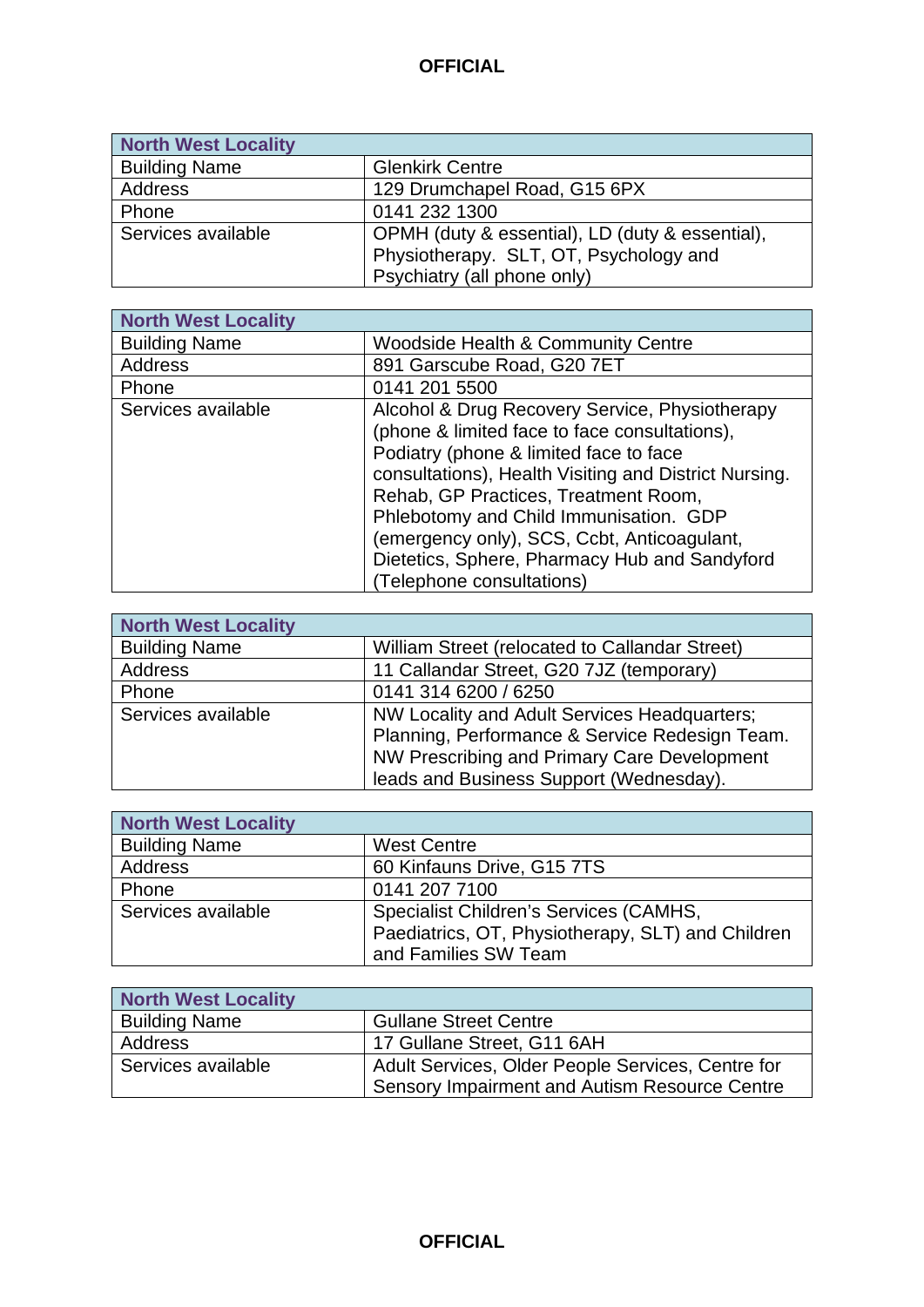| North West Locality  |                                                             |
|----------------------|-------------------------------------------------------------|
| <b>Building Name</b> | <b>Church Street Social Work Officer</b>                    |
| <b>Address</b>       | 35 Church Street, G11 5JT                                   |
|                      | <b>Children &amp; Families, Criminal Justice and Carers</b> |
|                      | Team                                                        |

| North West Locality  |                                                     |
|----------------------|-----------------------------------------------------|
| <b>Building Name</b> | <b>Sandyford Sexual Health Clinic</b>               |
| Address              | 2-6 Sandyford Place G3 7NP                          |
| Phone                | 0141 211 8130                                       |
|                      | Sexual Health Services - up to date info on website |

| <b>North West Locality</b> |                                  |
|----------------------------|----------------------------------|
| <b>Building Name</b>       | Mercat2                          |
| <b>Address</b>             | 35 Hecla Avenue G15 8NA          |
| Phone                      |                                  |
|                            | <b>ADRS and Justice Services</b> |

# **Open buildings and services in South locality**

г

| <b>South Locality</b> |                                      |
|-----------------------|--------------------------------------|
| <b>Building Name</b>  | <b>Castlemilk Health Centre</b>      |
| Address               | 71 Dougrie Drive, G45 9AW            |
| Phone                 | 0141 531 8585                        |
| Services available    | Podiatry (phone only), Public Dental |
|                       | Service(emergency), Phlebotomy and   |
|                       | Physiotherapy (reduced service)      |

| <b>South Locality</b> |                                        |
|-----------------------|----------------------------------------|
| <b>Building Name</b>  | <b>Govanhill Health Centre</b>         |
| Address               | 233 Calder Street, G42 7DR             |
| Phone                 | 0141 531 8300                          |
| Services available    | Immunisations (EU clinic only) and GDP |
|                       | (emergency)                            |

| <b>South Locality</b> |                                                 |
|-----------------------|-------------------------------------------------|
| <b>Building Name</b>  | New Gorbals Health & Care Centre                |
| Address               | 2 Sandiefield Road, G5 9AB                      |
| Phone                 | 0141 201 5000                                   |
| Services available    | Alcohol & Drug Recovery Service, Children &     |
|                       | Families, District Nursing, SCS (phone only).   |
|                       | Treatment room, Public Dental Service and GDP   |
|                       | (emergency). Physiotherapy (referrals and phone |
|                       | advice only) and Phlebotomy. Appointments for   |
|                       | Youth Health Service(YHS)                       |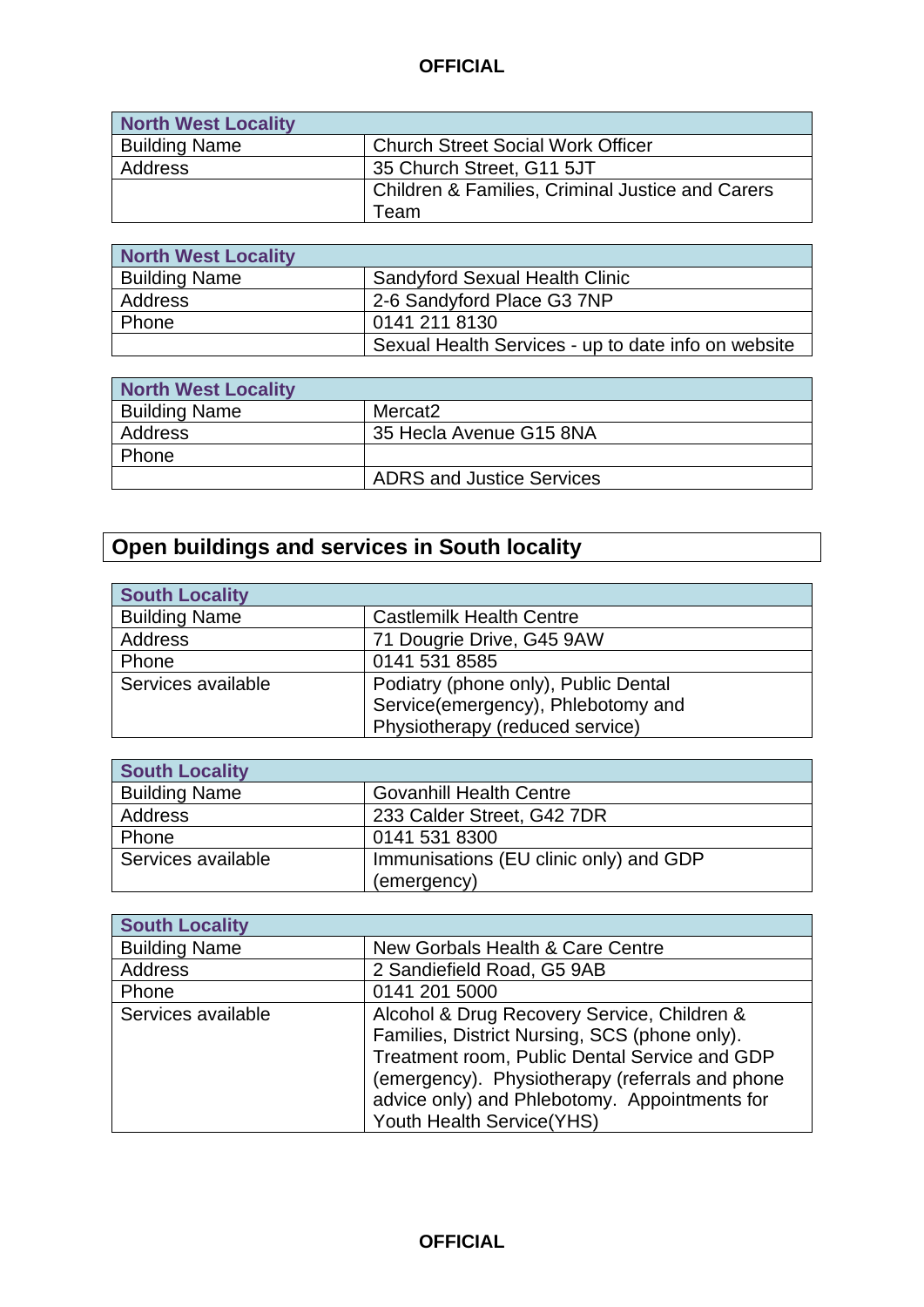| <b>South Locality</b> |                                                                                                                                                                                       |
|-----------------------|---------------------------------------------------------------------------------------------------------------------------------------------------------------------------------------|
| <b>Building Name</b>  | <b>Elderpark Clinic</b>                                                                                                                                                               |
| <b>Address</b>        | 20 Arklet Road, G51 3XR                                                                                                                                                               |
| Phone                 | 0141 232 7100                                                                                                                                                                         |
| Services available    | Physiotherapy (reduced service), Childhood<br>Immunisation, Maternity Services. Anti Coagulant<br>and OPMH (reduced / urgent service).<br>Appointments for Youth Health Service (YHS) |

| <b>South Locality</b> |                                                 |
|-----------------------|-------------------------------------------------|
| <b>Building Name</b>  | <b>Govan Health Centre</b>                      |
| Address               | 5 Drumoyne Road, G51 4BJ                        |
| Phone                 | 0141 531 8400                                   |
| Services available    | Health Visitor base, GDP (emergency). Treatment |
|                       | <b>Room and Phlebotomy Service</b>              |

 $\mathbf{r}$ 

| <b>South Locality</b> |                                                  |
|-----------------------|--------------------------------------------------|
| <b>Building Name</b>  | <b>Pollok Health Centre</b>                      |
| Address               | 21 Cowglen Road, G53 6EW                         |
| Phone                 | 0141 531 6829                                    |
| Services available    | District Nursing, Health Visitor base, Health    |
|                       | Improvement, Physiotherapy and Podiatry (reduced |
|                       | service). GDP(emergency), Treatment Room,        |
|                       | Phlebotomy, Maternity Services, Childhood        |
|                       | Immunisation, and Anti Coagulant. Appointments   |
|                       | for Youth Health Service (YHS)                   |

| <b>South Locality</b> |                                                     |
|-----------------------|-----------------------------------------------------|
| <b>Building Name</b>  | <b>Pollokshaws Clinic</b>                           |
| Address               | 35 Well Green, G43 1RR                              |
| Phone                 | 0141 577 7720                                       |
| Services available    | District Nursing, Podiatry (reduced service). Covid |
|                       | Vaccination Housebound Team and OPMH                |
|                       | (reduced / urgent service)                          |

| <b>South Locality</b> |                                                  |
|-----------------------|--------------------------------------------------|
| <b>Building Name</b>  | <b>Thornliebank Health Centre</b>                |
| Address               | 20 Kennishead Road, G46 8NY                      |
| Phone                 | 0141 531 6999                                    |
| Services available    | GDP (emergency), Treatment Room, Phlebotomy,     |
|                       | <b>Childhood Immunisation Team and Maternity</b> |
|                       | <b>Services</b>                                  |

| <b>South Locality</b> |                                         |
|-----------------------|-----------------------------------------|
| <b>Building Name</b>  | Rowanpark Area Office                   |
| Address               | 5 Ardlaw Street, G51 3RR                |
| Phone                 | 0141 276 8740                           |
|                       | Locality HQ, Community Homelessness and |
|                       | <b>Children and Families Services</b>   |